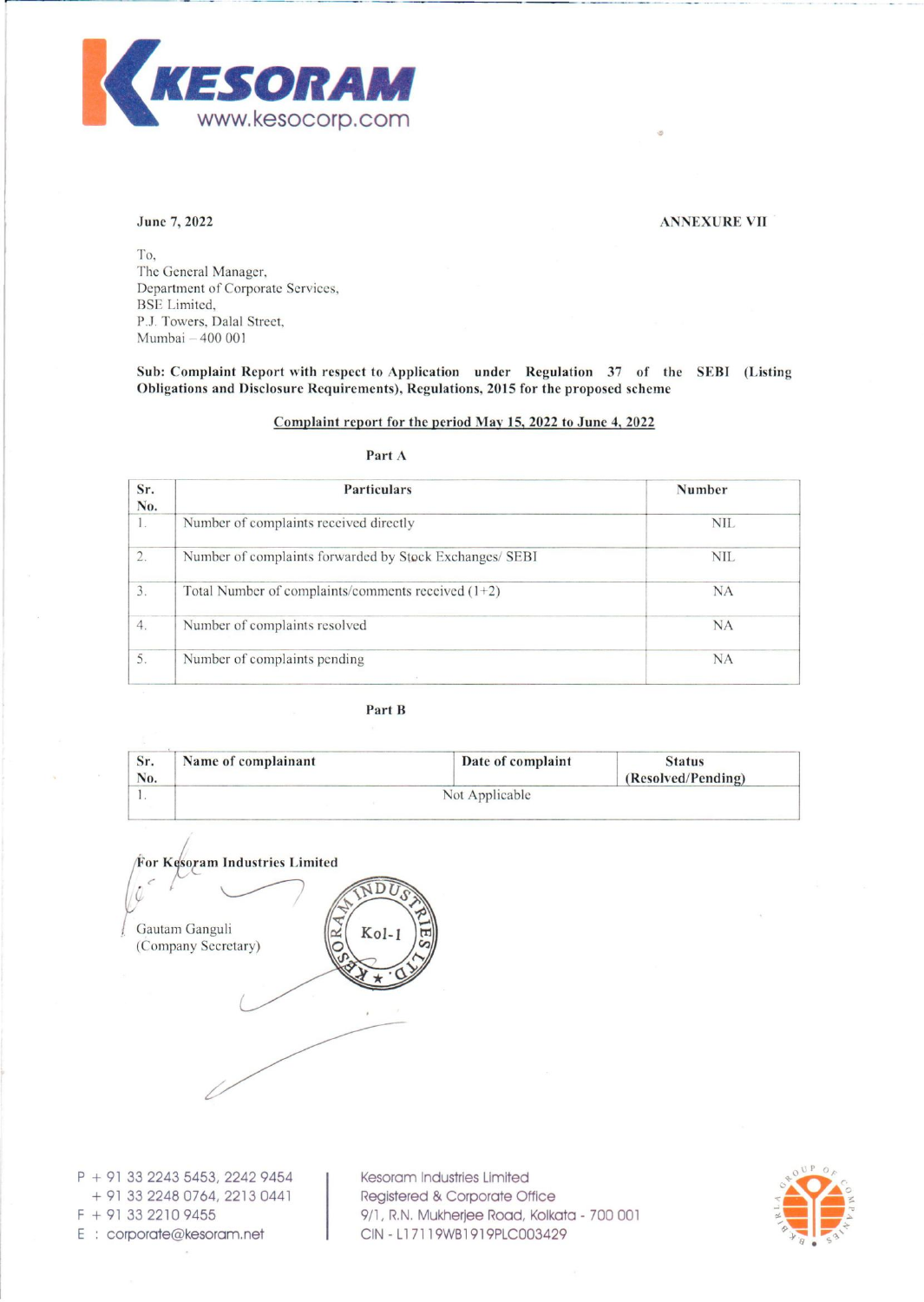

#### June 7, 2022 ANNEXURE K

To, Manager - Listing Compliance National Stock Exchange of India Limited 'Exchange Plaza'. C-I, Block G, Bandra Kurla Complex, 13andra (E), Mumbai - 400 051

Sub: Complaint Report with respect to Application under Regulation 37 of the SEBJ (Listing Obligations and Disclosure Requirements), Regulations, 2015 for the proposed scheme

#### Period of Complaints Report: May 15, 2022 to June 4, 2022

#### Part A

| <b>Particulars</b>                                   | Number     |
|------------------------------------------------------|------------|
| Number of complaints received directly               | <b>NIL</b> |
| Number of complaints forwarded by Stock Exchange     | <b>NIL</b> |
| Total Number of complaints/comments received $(1+2)$ | <b>NA</b>  |
| Number of complaints resolved                        | <b>NA</b>  |
| Number of complaints pending                         | <b>NA</b>  |
|                                                      |            |

### Part B

| Sr.<br>No. | Name of complainant | Date of complaint | <b>Status</b><br>(Resolved/Pending) |  |
|------------|---------------------|-------------------|-------------------------------------|--|
| $\cdot$    |                     | Not Applicable    |                                     |  |

For Kesoram Industries Limited **SDUS** Gautam Ganguli Kol-(Company Secretary) P + 91 33 2243 5453, 2242 9454<br>+ 91 33 2248 0764, 2213 0441<br>Registered & Corporate O

 $+ 91 33 2248 0764, 2213. 0441$  Registered & Corporate Office

F + 91 33 2210 9455 9/1, R.N. Mukherjee Road, Kolkata - 700 001 E : corporate@kesoram.net | CIN - L17119WB1919PLC003429